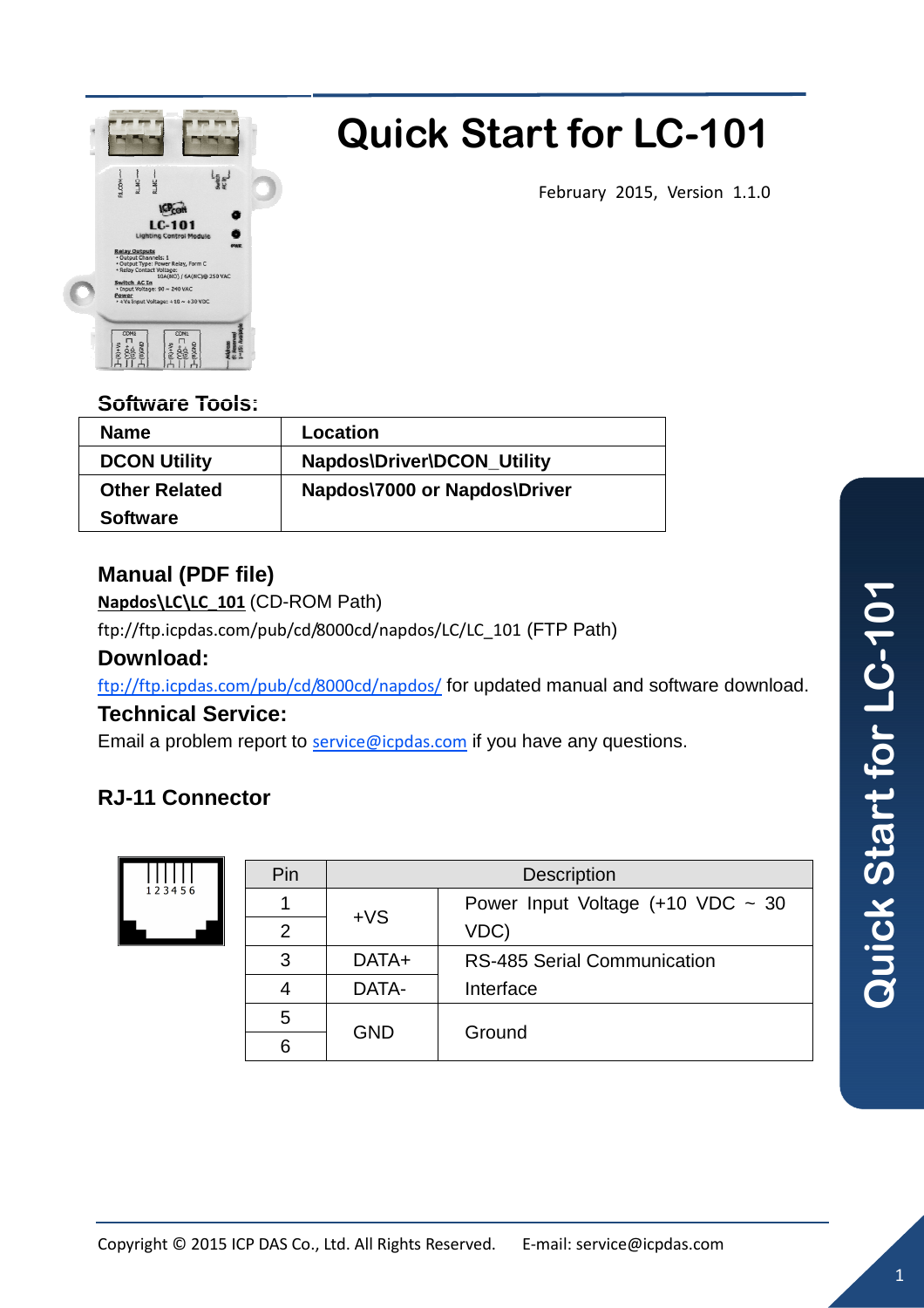# **Power and Communication**



RS-485 and power input daisy chain using RJ-11 connectors

# **Configuration**

DIP Switch Description

| ON DIP<br>4 | SW <sub>1</sub> | ON         | <b>DCON Protocol</b>          |
|-------------|-----------------|------------|-------------------------------|
|             |                 | <b>OFF</b> | <b>Modbus RTU Protocol</b>    |
|             | SW <sub>2</sub> | ON         | <b>Software Configuration</b> |
|             |                 | <b>OFF</b> | <b>Hardware Configuration</b> |
|             | SW <sub>3</sub> | <b>ON</b>  | <b>High Node Address</b>      |
|             |                 | <b>OFF</b> | <b>Low Node Address</b>       |
|             | SW <sub>4</sub> | <b>ON</b>  | <b>INIT Mode</b>              |
|             |                 | <b>OFF</b> | Normal Mode                   |

#### Address Settings via Hardware Configuration

| ့ဝ<br>4                   | on dip | $0 \sim$ F for Address 32 $\sim$ 47<br>(Low Node Address)  |
|---------------------------|--------|------------------------------------------------------------|
| $\mathsf{c}^{\mathsf{c}}$ | on dip | $0 \sim$ F for Address 48 $\sim$ 63<br>(High Node Address) |